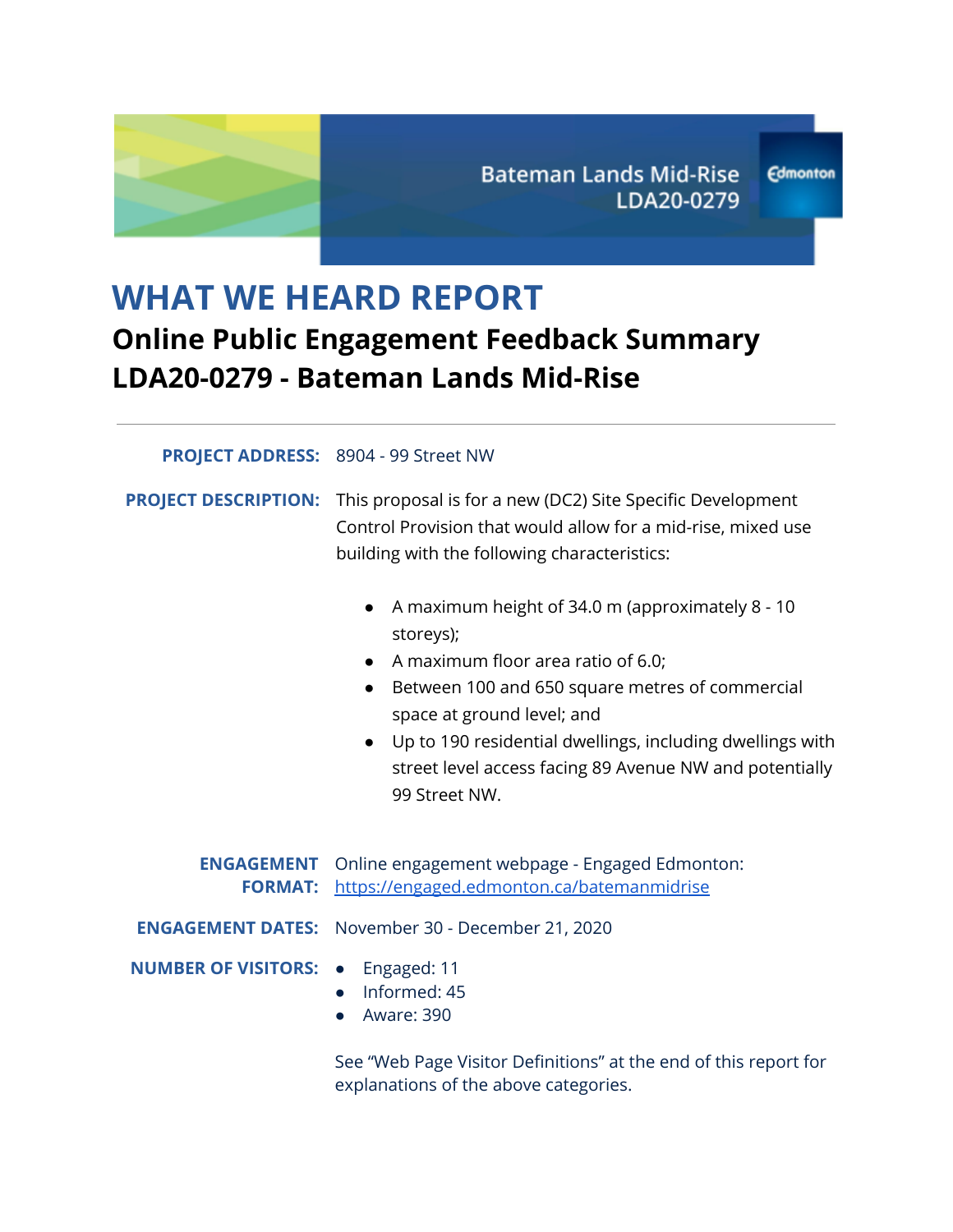#### **ABOUT THIS REPORT**

The information in this report includes feedback gathered through the online engagement web page on the Engaged Edmonton platform from November 30 - December 21, 2020. Because of public health issues related to COVID-19, the City wasn't able to host an in-person public engagement event to share information and collect feedback, as we normally would have done.

Input from Edmontonians will be used to inform conversations with the applicant about potential revisions to the proposal to address concerns or opportunities raised. Feedback will also be summarized in the report to City Council when the proposed rezoning goes to a future City Council Public Hearing for a decision.

This report is shared with all web page visitors who provided their email address. This summary will also be shared with the applicant and the Ward Councillor.

#### **ENGAGEMENT FORMAT**

The Engaged Edmonton webpage included a video, written text and documents available for download. Two tools were available for participants: one to ask questions and one to leave feedback.

The comments are summarized by the main themes below with the number of times a similar comment was made by participants recorded in brackets following that comment. The questions asked and their answers are also included in this report.

## **WHAT WE HEARD**

Support: 2 Neutral/Mixed: 5 Opposed: 4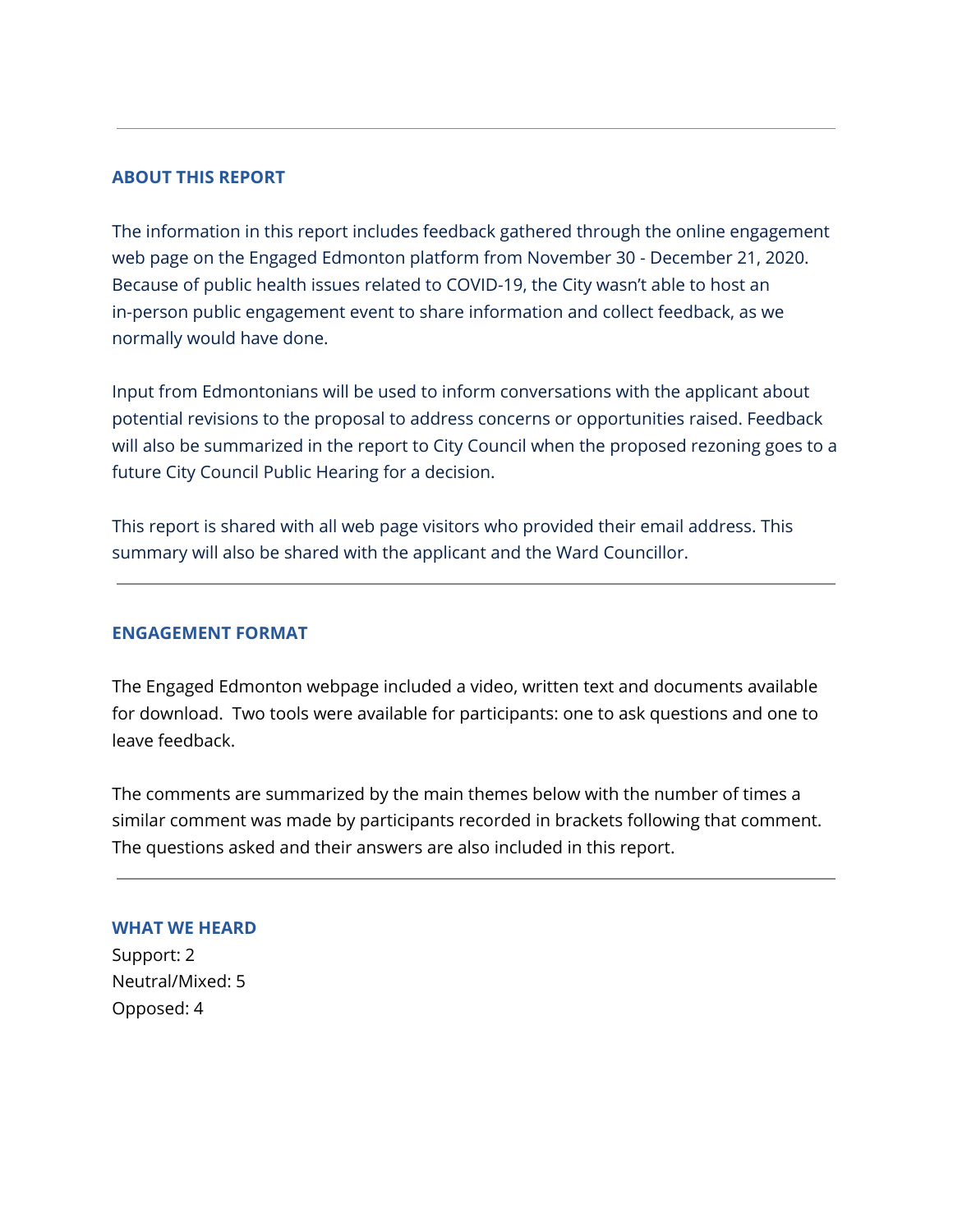# **Comments**

#### **Uses**

- Would like to see commercial uses on the main floor like there was before demolition of the old building, such as a grocery store, cafe, hair salon, wine bar, cafe/ bakery, laundry services. This is very important (x4).
- There needs to be more than 100  $m^2$  of commercial space (x3).
- Entire ground storey should be required to be commercial.
- Make sure there is a high number of family oriented units/currently not enough family housing planned (x3).
	- The lack of interest in the previous high-rise design (a lot of one-bedrooms, emphasis on bicycle use) indicates there would be more interest in 2 to 3 bedroom units for couples and small families.
	- $\circ$  There should be between 19 and 30 three-bedroom units and supporting family amenities such as storage and bike parking that can accommodate trailers, etc.

## Massing, Building & Site Design

- It's not as tall but it's now a very big box.
- Design of the building should suit the historic nature of the area.
- Height too tall/massing too much based on surrounding context. Should be 6-7 storeys.
- Needs design features that break up the facade and mitigate wind impacts
- Insufficient stepback of the building above the ground floor.
- Indoor amenity shared spaces should be included in order to improve neighbourliness making residents.
- The garage style doors for commercial facing 99th Street was a great feature added last time. Should be there again.
- Rooftop gardens from the previous proposal should be kept.
- There should be provision for trees/landscaping along 89 ave as well as 99 st.

# **Transportation**

- Get rid of parkade to bring unit prices down.
- Make sure there is adequate on-site parking to avoid increasing demand for on street parking.
- Not enough underground parking.
- There is currently inadequate street parking in this corner of old Strathcona.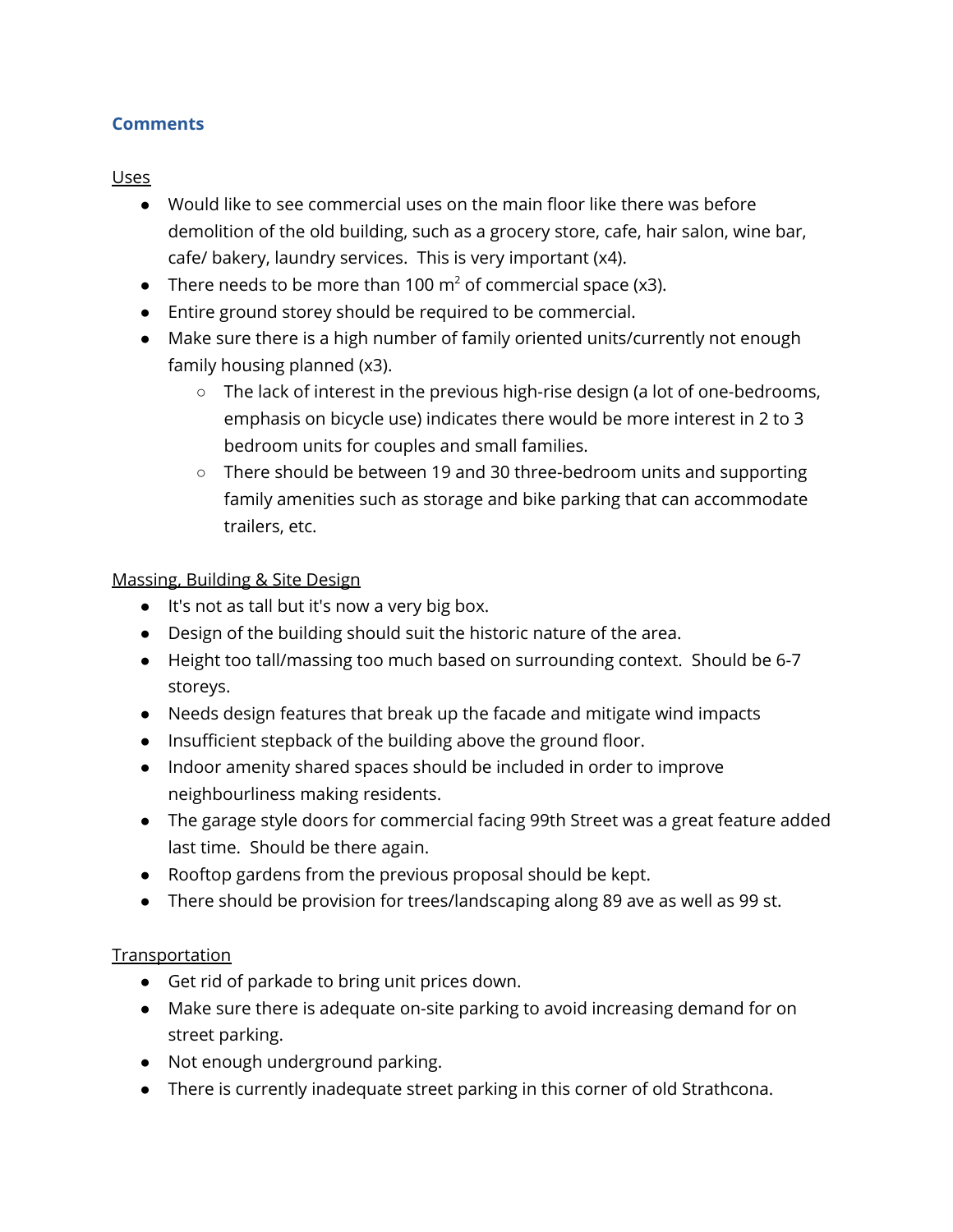- Relying on 90th Avenue to exit to 99th Street is absurd.
- Sidewalk along 99th Street should be doubled in width along the whole stretch.

#### General/Other

- Very reasonable/acceptable level of development (x2)
- Making rezoning and further development as easy as possible has a lot of positive externalities.
- What could go wrong this time?
- I'm cautiously optimistic about this change.
- The information provided by the developer about this application is misleading and City should hold them to a higher standard:
	- Number of storeys (7 shown, 8-10 described)
	- Setback ranges from 1-2 metres

## **Questions & Answers**

- 1. Please add information on projected start and completion of this project pending Council approval.
	- From the applicant: We are looking at beginning construction in Fall 2021 and ending in Spring 2023.
- 2. The notice states a maximum floor area ratio of 6.0. What does this mean?
	- Floor Area Ratio (FAR) means the numerical value of the floor area of the building relative to the site upon which it is located. In this instance, the site area is 3,529.799 m<sup>2</sup>. With an FAR of 6.0, this means the building can have a total of 21,178.794 m $^2$  (3,529.799 x 6.0) of floor area.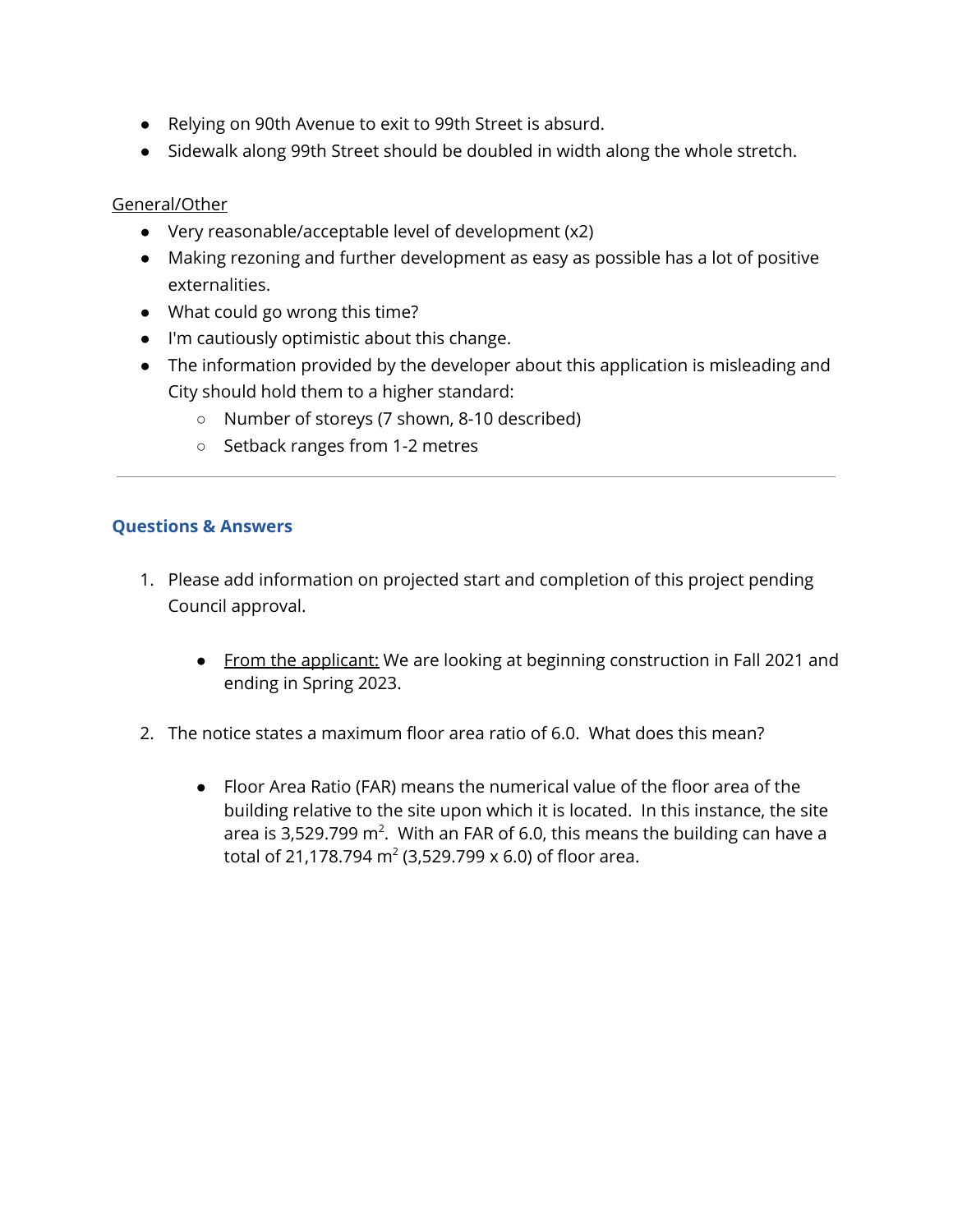

3. There is currently very limited on street parking on 90 or 89ave. Where will visitors park?

# **Open Option Parking**

- On June 23, 2020, City Council approved Open Option [Parking,](https://www.edmonton.ca/city_government/urban_planning_and_design/comprehensive-parking-review.aspx) which provides developers' flexibility to choose the amount of on-site parking that they feel is appropriate for their projects, including visitor parking.
- It's important to note that open option parking doesn't necessarily mean no parking. It is actually more likely to result in the "right amount" of parking as builders know their parking needs best and have an interest in ensuring they are meeting market demand for parking spaces, including for visitor spaces.
- The parking supply for this project will accordingly be determined at the development permit stage while having to stay below defined [maximums](https://webdocs.edmonton.ca/InfraPlan/zoningbylaw/ZoningBylaw/Part1/Development/54_2_On-Site_Vehicle_Parking_Quantities.htm) for when a site is within the [boundaries](https://webdocs.edmonton.ca/InfraPlan/zoningbylaw/ZoningBylaw/Part1/Development/54_2_On-Site_Vehicle_Parking_Quantities.htm) of the Main Streets Overly.

## **On-Street Parking Congestion**

- The City recognizes that residents living in vibrant, high-demand areas have concerns about on-street parking congestion. Some level of parking congestion is to be expected in these high demand areas and is an indicator of their success and popularity among Edmontonians.
- This pressure is not new. Even under the old rules, there were instances where parking for a new development was not sufficient or certain areas experienced a high rate of redevelopment that led to an increase in curbside parking pressure.
- The City will continue to work with neighbourhoods as we do now to apply